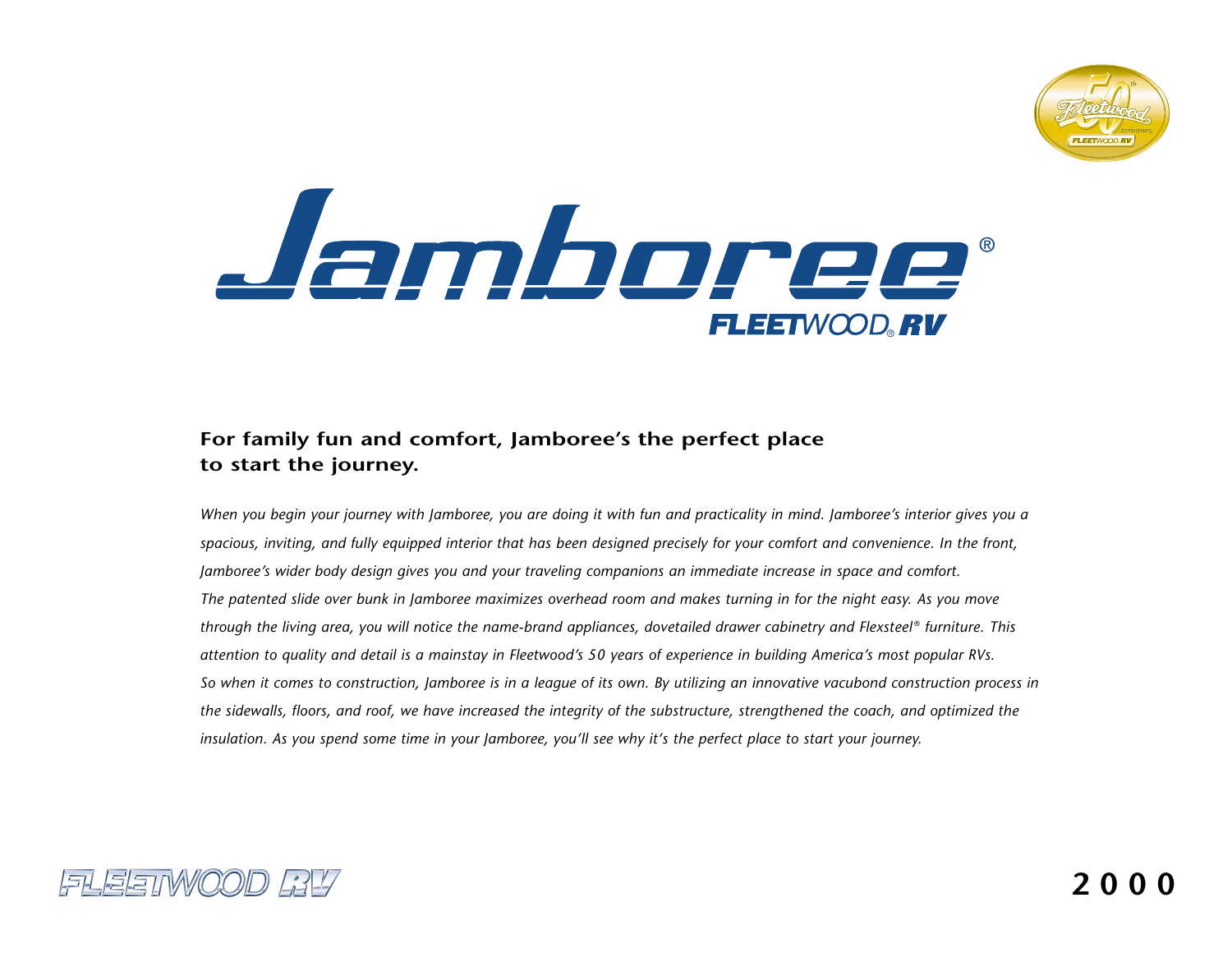# **2000 Jamboree Floor Plans**





- *Dinette*
- *Roomy Cabover Bed*
- *Sofa Bed*
- *Fully Enclosed Bathroom*
- *Compact Size*



- *Sofa Bed and Dinette*
- *Roomy Cabover Bed*
- *Rear Kitchen*
- *Fully Enclosed Bathroom*
- *Large Wardrobe Cabinet*
- *Available 4-Wheel Drive*



- *Roomy Cabover Bed*
- *Lounge Chair*
- *Double Bed*
- *Optional Bunk Beds and Extra Ward*
- *Fully Enclosed Bathroom*
- *Available 4-Wheel Drive*



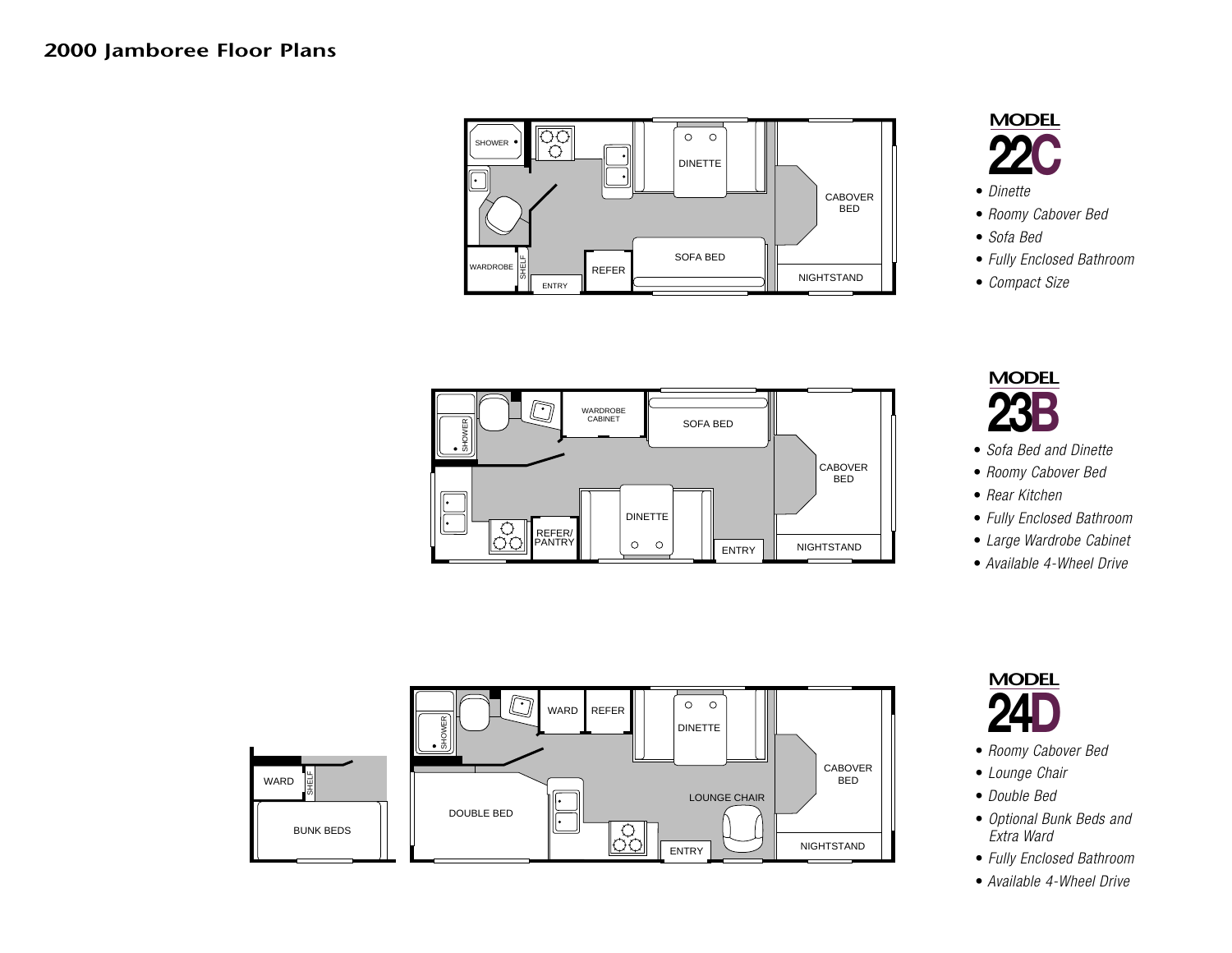





- *Dinette*
- *Roomy Cabover Bed*
- *Lounge Chair*
- *Island Double Bed*
- *Wardrobe Slide-Out*
- *Fully Enclosed Bathroom*
- *Power Platform II*
- *Also Available in a Luxurious GT Model*



- *Sofa Bed and Dinette*
- *Optional Lounge Chairs with Table*
- *3 Bedroom Layout Options*
- *Split Bathroom*
- *Power Platform II*
- *Also Available in a Luxurious GT Model*
- *Available 4-Wheel Drive*



- *Living Room Slide-Out*
- *Queen Bed or Optional Twin Beds*
- *Split Bathroom*
- *Power Platform II*
- *Also Available in a Luxurious GT Model*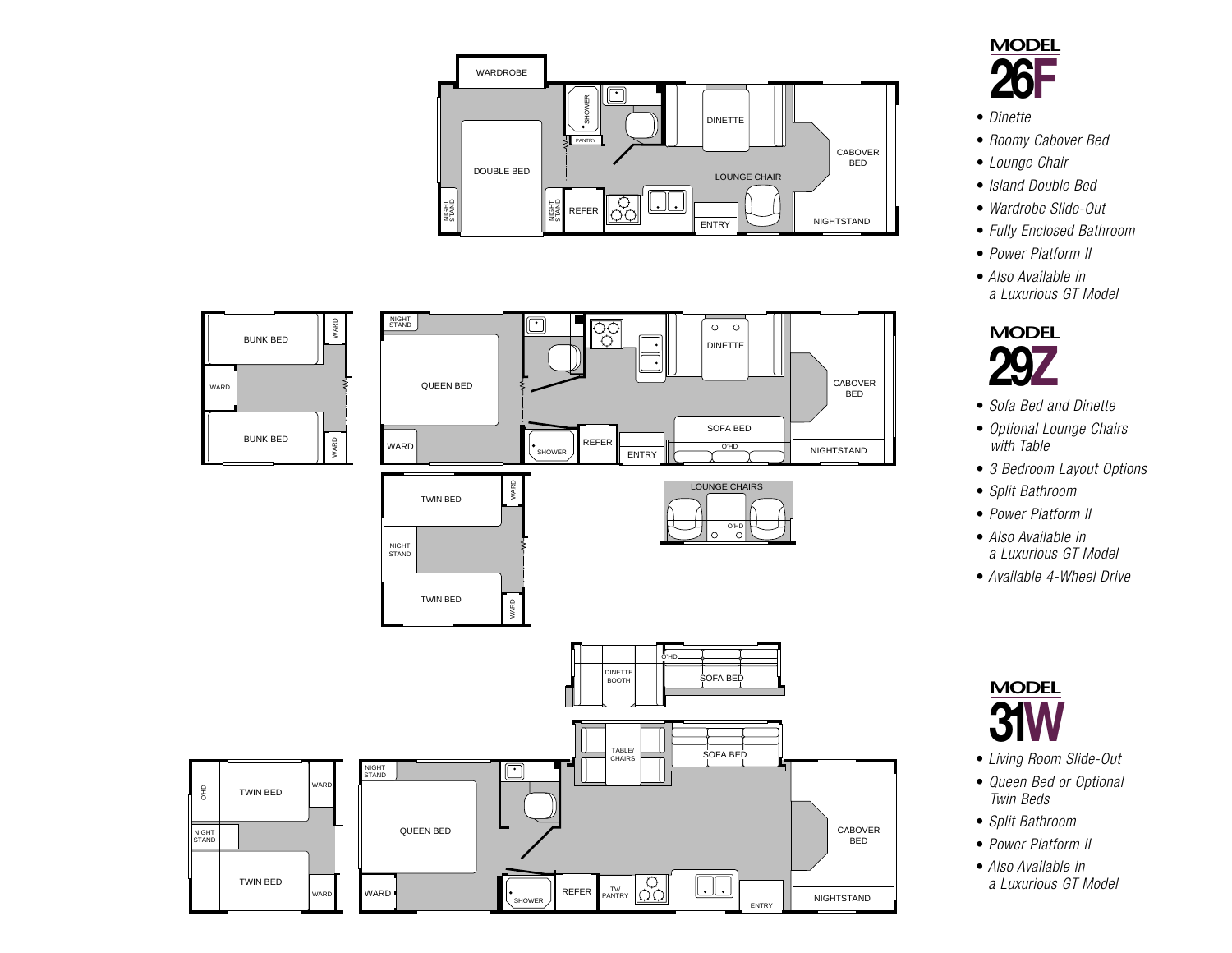## **Exterior Features forthe 2000 Jamboree**

*Jamboree is the Fleetwood mini that makes people start dreaming about the weekend on Monday morning. Just one look at Jamboree's nimble frame with its seamless Filon*® *fiberglass walls and colorful, trim graphics and you'll get the picture.*

*In addition, Jamboree's flat inner ceiling provides you with increased interior headroom and additional upper cabinet storage space. Add steel-reinforced exterior compartments, single key access to all doors and storage areas, vacubond construction for a secure frame and a 3-year structural warranty and you'll understand why Jamboree is the Class C dream come true.*

### **Jamboree Roof Construction**

*The curved exterior roof is an aerodynamic design, and allows water to flowright off.*

*An aluminum or steel-framedceiling gives the strength and support needed for years of trouble-free use.*

*Flat interior ceiling provides more overhead cabinet storage and shower headroom.*

### **2000 Jamboree Standard Features**

#### EXTERIOR AUTOMOTIVE

Trailer HitchMud Flaps

#### INTERIOR AUTOMOTIVE

Driver/Passenger Door with Power Windows and Locks AM/FM Cassette Stereo with Digital Tuning 3-Point Seat Belts on Driver/Passenger Seats Cruise ControlAuxiliary Start Circuit Cab Air Conditioner

#### SAFETY

Smoke DetectorFire Extinguisher LP Leak DetectorCO Detector

#### **INTERIOR**

Fabric Ceiling Stainless-Steel, Double Galley Sink Sink CoverPleated ShadesEntry Door with Dead Bolt Lock Entry Door with Screen and Window 54"x 76" Cabover BedTelevision CabinetDovetail Drawer ConstructionRadius-Corner Cabinetry Carpeting with Carpet Pad 96" Wide InteriorVinyl Flooring-Galley/Lavy Bunk LadderBedspread Molded Tub/Shower PanFoam Board Insulation

#### **EXTERIOR**

Smooth Fiberglass Side Walls Crowned Rubber RoofAwning Drip Rail (Both Sides) Exterior Shower12V Patio Light GFI Protected Patio Receptacle 12V Roadside Utility Light (Basement Units) Radius-Corner, Tinted Windows Spare Tire and Carrier Jamboree Logo Badging Chrome-Plated Front Bumper Powder Coated Rear Bumper

#### EXTERIOR STORAGE

Sewer Hose Compartment Exterior Storage Compartments Lockable Storage Compartments

#### **ENTERTAINMENT**

Exterior Entertainment Center20" Panasonic® Color TV with Remote (Model 31W only) Pre-wired for Cable TV

#### **APPLIANCES**

Demand Water System 12V Bath VentTelevision Antenna3 Burner, High-Output Range with Oven 6-Gallon Water Heater with D.S.I. Water Heater Bypass Marine ToiletFloor-Mounted LPG Tank12V Lighting System GFI Circuit ProtectionBattery Charger AC/DC Power ConverterPre-Wired for Telephone

### **New Jamboree Features For 2000**

*Our engineering may set us apart from the rest. But the things you'll notice most, when you and your family take a trip, are the top-of-the-line features. This year we have, once again, added to an already large list of features with the following:*

- *Cabover Nightstand*
- - *Oversized Touring Window at Dinette (Available Models)*

• *Wardrobe Slide-Out on Model 26F* 

• *EZ-Store Slide System on 31W Model*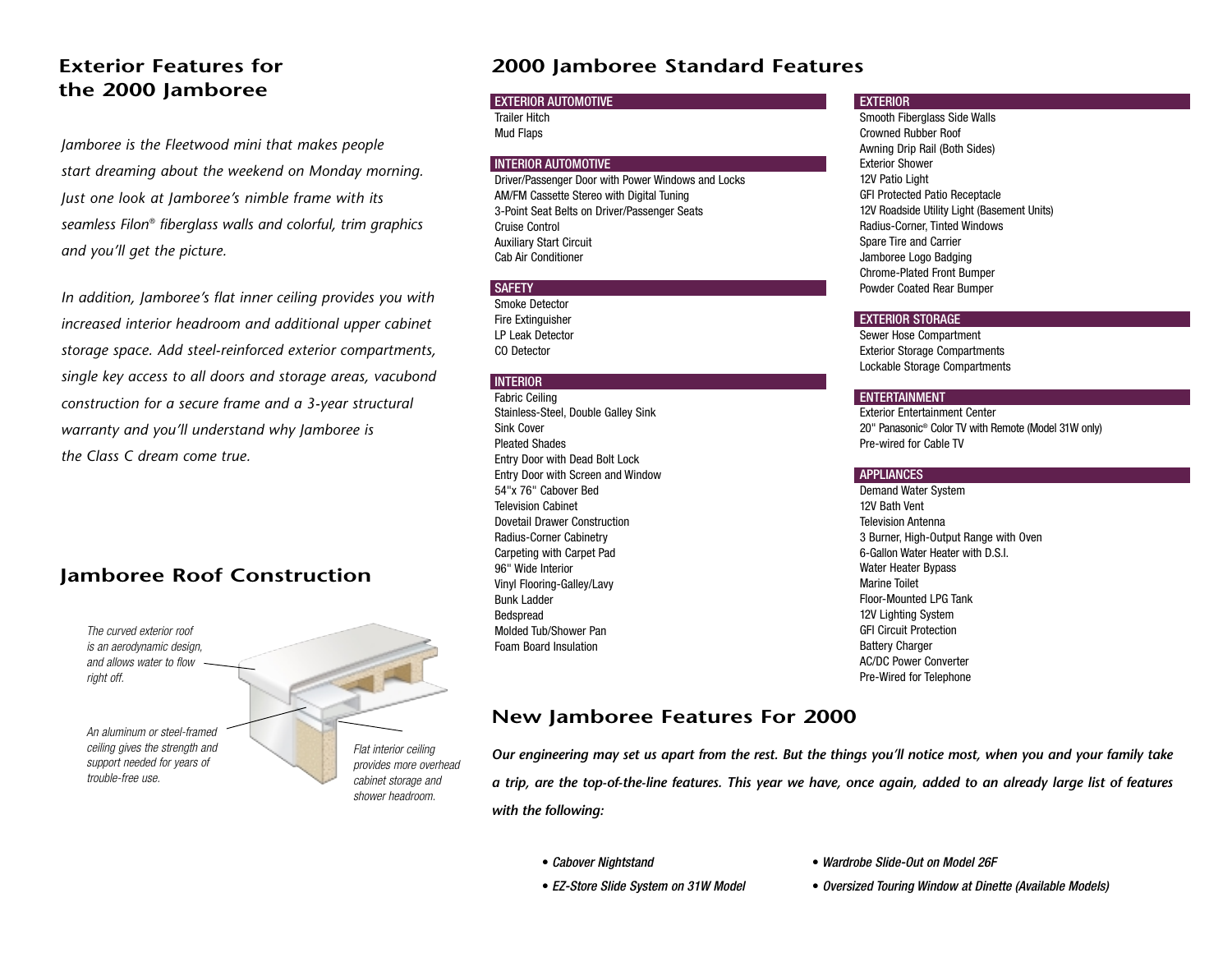### **2000 Jamboree Options**

|                                        |            |            |            |            |            |            | JAMBOREE GT MODELS |            |            |  |
|----------------------------------------|------------|------------|------------|------------|------------|------------|--------------------|------------|------------|--|
| <b>EXTERIOR AUTOMOTIVE</b>             | <b>22C</b> | 23B        | 24D        | 26F        | 29Z        | 31W        | 26F                | 29Z        | 31W        |  |
| Chevy Chassis 7.4L Vortec Engine       | OPT        | OPT        | 0PT        | N/A        | N/A        | N/A        | N/A                | N/A        | N/A        |  |
| Ford Chassis 6.8L Triton Engine        | OPT        | OPT        | 0PT        | OPT        | OPT        | OPT        | OPT                | OPT        | OPT        |  |
| Mor-Ryde® Suspension Enhancement       | N/A        | OPT        | OPT        | OPT        | OPT        | N/A        | OPT                | OPT        | N/A        |  |
| 4X4 Conversion-Ford                    | N/A        | OPT        | 0PT        | N/A        | OPT        | N/A        | N/A                | OPT        | N/A        |  |
|                                        |            |            |            |            |            |            |                    |            |            |  |
| <b>EXTERIOR</b>                        | <b>22C</b> | 23B        | 24D        | 26F        | 29Z        | 31W        | 26F                | <b>297</b> | 31W        |  |
| Awning (USA Only)                      | OPT        | OPT        | 0PT        | OPT        | OPT        | OPT        | OPT                | OPT        | OPT        |  |
| Steel Running Boards-Ford              | OPT        | OPT        | OPT        | OPT        | OPT        | OPT        | N/A                | N/A        | N/A        |  |
| <b>Fiberglass Running Boards</b>       | N/A        | N/A        | N/A        | N/A        | N/A        | N/A        | <b>STD</b>         | <b>STD</b> | <b>STD</b> |  |
| <b>Aluminum Running Boards</b>         | <b>STD</b> | <b>STD</b> | <b>STD</b> | <b>STD</b> | <b>STD</b> | <b>STD</b> | N/A                | N/A        | N/A        |  |
| Ladder                                 | OPT        | OPT        | 0PT        | OPT        | OPT        | 0PT        | OPT                | OPT        | OPT        |  |
| Power Entry Step                       | OPT        | OPT        | 0PT        | OPT        | OPT        | OPT        | <b>STD</b>         | <b>STD</b> | <b>STD</b> |  |
| <b>Wheel Covers</b>                    | STD        | <b>STD</b> | <b>STD</b> | <b>STD</b> | <b>STD</b> | <b>STD</b> | N/A                | N/A        | N/A        |  |
| Stainless Steel Wheel Simulators-Chevy | OPT        | OPT        | 0PT        | N/A        | N/A        | N/A        | N/A                | N/A        | N/A        |  |
| Stainless Steel Wheel Simulators-Ford  | OPT        | OPT        | 0PT        | OPT        | OPT        | OPT        | <b>STD</b>         | <b>STD</b> | <b>STD</b> |  |
| Undercoating                           | OPT        | OPT        | 0PT        | OPT        | OPT        | OPT        | <b>STD</b>         | <b>STD</b> | <b>STD</b> |  |
| Velvac <sup>®</sup> Breakaway Mirrors  | OPT        | OPT        | 0PT        | OPT        | OPT        | OPT        | N/A                | N/A        | N/A        |  |
| <b>Power-Heated Exterior Mirrors</b>   | N/A        | N/A        | N/A        | N/A        | N/A        | N/A        | <b>STD</b>         | <b>STD</b> | <b>STD</b> |  |
| <b>Additional Paint</b>                | N/A        | N/A        | N/A        | N/A        | N/A        | N/A        | <b>STD</b>         | <b>STD</b> | <b>STD</b> |  |
| <b>Full-Width Storage Compartment</b>  | N/A        | N/A        | N/A        | <b>STD</b> | <b>STD</b> | N/A        | <b>STD</b>         | <b>STD</b> | N/A        |  |
| <b>Central Utility Compartment</b>     | N/A        | N/A        | N/A        | STD        | <b>STD</b> | <b>STD</b> | <b>STD</b>         | <b>STD</b> | <b>STD</b> |  |
| <b>Strut-Assisted Luggage Doors</b>    | N/A        | N/A        | N/A        | N/A        | N/A        | N/A        | <b>STD</b>         | <b>STD</b> | <b>STD</b> |  |
| <b>Heated Enclosed Holding Tank</b>    | N/A        | N/A        | N/A        | STD        | <b>STD</b> | <b>STD</b> | <b>STD</b>         | <b>STD</b> | <b>STD</b> |  |
|                                        |            |            |            |            |            |            |                    |            |            |  |
|                                        |            |            |            |            |            |            |                    |            |            |  |
| <b>INTERIOR AUTOMOTIVE</b>             | <b>22C</b> | 23B        | <b>24D</b> | 26F        | 29Z        | 31W        | 26F                | 29Z        | 31W        |  |
| Dash Upgrade-Ford                      | OPT        | 0PT        | 0PT        | OPT        | OPT        | OPT        | <b>STD</b>         | <b>STD</b> | <b>STD</b> |  |
| Dash Upgrade-Chevy                     | OPT        | OPT        | OPT        | N/A        | N/A        | N/A        | N/A                | N/A        | N/A        |  |
|                                        |            |            |            |            |            |            |                    |            |            |  |
| <b>INTERIOR</b>                        | <b>22C</b> | 23B        | <b>24D</b> | 26F        | 29Z        | 31W        | 26F                | 29Z        | 31W        |  |
| Lounge Chairs with Cantilever Table    | N/A        | N/A        | N/A        | N/A        | OPT        | N/A        | N/A                | OPT        | N/A        |  |
| Side Dinette with 60" Sofa             | N/A        | N/A        | N/A        | N/A        | N/A        | OPT        | N/A                | N/A        | OPT        |  |
| Twin Beds with Nightstand              | N/A        | N/A        | N/A        | N/A        | OPT        | OPT        | N/A                | OPT        | OPT        |  |
| <b>Bunk Beds</b>                       | N/A        | N/A        | 0PT        | N/A        | N/A        | N/A        | N/A                | N/A        | N/A        |  |
| Double Bunks                           | N/A        | N/A        | N/A        | N/A        | OPT        | N/A        | N/A                | OPT        | N/A        |  |
| Hardwood Refrigerator Insert Panel     | N/A        | N/A        | N/A        | N/A        | N/A        | N/A        | <b>STD</b>         | <b>STD</b> | <b>STD</b> |  |
| <b>Shower Curtain</b>                  | <b>STD</b> | <b>STD</b> | <b>STD</b> | <b>STD</b> | N/A        | N/A        | <b>STD</b>         | N/A        | N/A        |  |
| <b>Glass Shower Door</b>               | N/A        | N/A        | N/A        | N/A        | <b>STD</b> | <b>STD</b> | N/A                | <b>STD</b> | <b>STD</b> |  |
| Galley Window with Mini Blinds         | N/A        | STD        | N/A        | N/A        | N/A        | <b>STD</b> | N/A                | N/A        | <b>STD</b> |  |
| Sofa Bed                               | <b>STD</b> | <b>STD</b> | N/A        | N/A        | <b>STD</b> | <b>STD</b> | N/A                | <b>STD</b> | <b>STD</b> |  |
| Side Dinette                           | STD        | <b>STD</b> | <b>STD</b> | STD        | <b>STD</b> | N/A        | <b>STD</b>         | <b>STD</b> | N/A        |  |
| Free-Standing Dinette and Chairs       | N/A        | N/A        | N/A        | N/A        | N/A        | <b>STD</b> | N/A                | N/A        | <b>STD</b> |  |
| <b>Queen Innerspring Mattress</b>      | N/A        | N/A        | N/A        | N/A        | <b>STD</b> | <b>STD</b> | N/A                | <b>STD</b> | <b>STD</b> |  |
| <b>Double Innerspring Mattress</b>     | N/A        | N/A        | <b>STD</b> | <b>STD</b> | N/A        | N/A        | <b>STD</b>         | N/A        | N/A        |  |
|                                        |            |            |            |            |            |            |                    |            |            |  |
| <b>BODY STRUCTURE</b>                  | <b>22C</b> | 23B        | 24D        | 26F        | 29Z        | 31W        | 26F                | 29Z        | 31W        |  |
| <b>Basement Floor Construction</b>     | N/A        | N/A        | N/A        | STD        | STD        | <b>STD</b> | <b>STD</b>         | STD        | <b>STD</b> |  |
| Aluminum-Cage Vacubond Side Walls      | N/A        | N/A        | N/A        | N/A        | N/A        | <b>STD</b> | N/A                | N/A        | <b>STD</b> |  |
| Steel-Cage Vacubond Side Walls         | STD        | <b>STD</b> | <b>STD</b> | STD        | <b>STD</b> | N/A        | <b>STD</b>         | <b>STD</b> | N/A        |  |

|                                                  |            |                                              |                 |                   |            |                            |            | <b>JAMBOREE GT MODELS</b> |                          |  |
|--------------------------------------------------|------------|----------------------------------------------|-----------------|-------------------|------------|----------------------------|------------|---------------------------|--------------------------|--|
| <b>APPLIANCES</b>                                | <b>22C</b> | 23B                                          | <b>24D</b>      | 26F               | 29Z        | 31W                        | 26F        | 29Z                       | 31W                      |  |
| Fantastic <sup>®</sup> Power Roof Vent           | OPT        | OPT                                          | OPT             | OPT               | OPT        | 0PT                        | OPT        | OPT                       | 0PT                      |  |
| Microwave Oven                                   | <b>OPT</b> | OPT                                          | 0PT             | OPT               | OPT        | <b>STD</b>                 | OPT        | OPT                       | <b>STD</b>               |  |
| 25M BTU Auto Ignition Furnace                    | <b>STD</b> | <b>STD</b>                                   | <b>STD</b>      | N/A               | N/A        | N/A                        | N/A        | N/A                       | N/A                      |  |
| 31M BTU Auto Ignition Furnace                    | N/A        | N/A                                          | N/A             | <b>STD</b>        | <b>STD</b> | <b>STD</b>                 | <b>STD</b> | <b>STD</b>                | <b>STD</b>               |  |
| A/C 13.5M BTU with Solar Battery Charge          | OPT        | OPT                                          | 0PT             | 0PT               | OPT        | 0PT                        | N/A        | N/A                       | N/A                      |  |
| A/C 15.0M BTU with Solar Battery Charge          | N/A        | N/A                                          | N/A             | N/A               | N/A        | N/A                        | <b>STD</b> | <b>STD</b>                | <b>STD</b>               |  |
| In-Ceiling Ducting for A/C                       | OPT        | OPT                                          | 0PT             | OPT               | OPT        | 0PT                        | <b>STD</b> | <b>STD</b>                | <b>STD</b>               |  |
| Double Door Refrigerator                         | <b>STD</b> | <b>STD</b>                                   | <b>STD</b>      | <b>STD</b>        | <b>STD</b> | <b>STD</b>                 | N/A        | N/A                       | N/A                      |  |
| Large Dometic® Double Door Refrigerator          | N/A        | N/A                                          | N/A             | N/A               | N/A        | N/A                        | <b>STD</b> | STD                       | <b>STD</b>               |  |
| <b>ELECTRICAL</b>                                | <b>22C</b> | 23B                                          | <b>24D</b>      | 26F               | 29Z        | <b>31W</b>                 | 26F        | 29Z                       | 31W                      |  |
| <b>Auxiliary Battery</b>                         | <b>STD</b> | <b>STD</b>                                   | <b>STD</b>      | N/A               | <b>STD</b> | N/A                        | N/A        | N/A                       | N/A                      |  |
| <b>Dual Auxiliary Batteries</b>                  | OPT        | OPT                                          | 0PT             | <b>STD</b>        | OPT        | <b>STD</b>                 | <b>STD</b> | <b>STD</b>                | <b>STD</b>               |  |
| 12V Battery Disconnect                           | OPT        | OPT                                          | 0PT             | OPT               | OPT        | 0PT                        | <b>STD</b> | <b>STD</b>                | <b>STD</b>               |  |
| Prewired for 4.0kW Generator                     | <b>STD</b> | <b>STD</b>                                   | <b>STD</b>      | <b>STD</b>        | <b>STD</b> | <b>STD</b>                 | N/A        | N/A                       | N/A                      |  |
| 4.0kW Generator Onan <sup>®</sup> Micro Lite     | OPT        | OPT                                          | OPT             | OPT               | OPT        | 0PT                        | <b>STD</b> | <b>STD</b>                | <b>STD</b>               |  |
| CSA 4.0kW Generator Onan <sup>®</sup> Micro Lite | OPT        | OPT                                          | OPT             | OPT               | OPT        | OPT                        | <b>STD</b> | <b>STD</b>                | <b>STD</b>               |  |
| Prewired for Microwave Oven                      | <b>STD</b> | <b>STD</b>                                   | <b>STD</b>      | <b>STD</b>        | <b>STD</b> | N/A                        | <b>STD</b> | <b>STD</b>                | N/A                      |  |
| Prewired for Roof A/C                            | <b>STD</b> | <b>STD</b>                                   | <b>STD</b>      | <b>STD</b>        | <b>STD</b> | <b>STD</b>                 | N/A        | N/A                       | N/A                      |  |
| CSA Package-Chevy                                | 0PT        | OPT                                          | 0PT             | N/A               | N/A        | N/A                        | N/A        | N/A                       | N/A                      |  |
| CSA Package-Ford                                 | OPT        | OPT                                          | 0PT             | OPT               | OPT        | OPT                        | OPT        | OPT                       | OPT                      |  |
| <b>ENTERTAINMENT</b>                             | <b>22C</b> | 23B                                          | <b>24D</b>      | 26F               | 29Z        | 31W                        | 26F        | 29Z                       | 31W                      |  |
| <b>DSS Manual Lift/Satellite Dish</b>            | 0PT        | OPT                                          | 0PT             | OPT               | OPT        | OPT                        | OPT        | OPT                       | OPT                      |  |
| Cabover Entertainment Center w/20" TV            | OPT        | OPT                                          | 0PT             | OPT               | OPT        | N/A                        | OPT        | OPT                       | N/A                      |  |
| 13" Panasonic® Color TV/VCR-VHS w/ Remote        | 0PT        | OPT                                          | 0PT             | OPT               | OPT        | N/A                        | OPT        | OPT                       | N/A                      |  |
| 20" Panasonic® Color TV/VCR-VHS w/ Remote        | N/A        | N/A                                          | N/A             | N/A               | N/A        | <b>STD</b>                 | N/A        | N/A                       | <b>STD</b>               |  |
| <b>SLIDE-OUT</b>                                 | <b>22C</b> | 23B                                          | <b>24D</b>      | 26F               | 29Z        | 31W                        | 26F        | 29Z                       | 31W                      |  |
| Living Room-Sofa/Table with Chairs               | N/A        | N/A                                          | N/A             | N/A               | N/A        | <b>STD</b>                 | N/A        | N/A                       | <b>STD</b>               |  |
| Bedroom Wardrobe-Closet/Organizer                | N/A        | N/A                                          | N/A             | <b>STD</b>        | N/A        | N/A                        | <b>STD</b> | N/A                       | N/A                      |  |
| <b>SLEEPING ACCOMMODATIONS</b>                   | 22C        | 23B                                          | <b>24D</b>      | <b>26F</b>        | 29Z        | 31W                        | 26F        | 29Z                       | 31W                      |  |
| <b>Dinette</b>                                   |            | 40"x 74" 40"x 74" 40"x 74" 40"x 74" 40"x 74" |                 |                   |            | N/A                        |            | 40"x 74" 40"x 74"         | N/A                      |  |
| Double Bed                                       | N/A        | N/A                                          |                 | 52"x 76" 52"x 74" | N/A        | N/A                        | 52"x 74"   | N/A                       | N/A                      |  |
| Queen Bed                                        | N/A        | N/A                                          | N/A             | N/A               |            | 60"x 74" 60"x 74"          | N/A        |                           | 60"x 74" 60"x 74"        |  |
| <b>Cabover Bed</b>                               |            | 54"x 76" 54"x 76"                            | 54"x 76"        | 54"x 76"          |            | 54"x 76" 54"x 76" 54"x 76" |            | 54"x 76"                  | 54"x 76"                 |  |
| Sofa Bed                                         |            | 42"x 68" 42"x 68"                            | N/A             | N/A               |            | 42"x 68" 42"x 68"          | N/A        |                           | 42"x 68" 42"x 68"        |  |
| <b>SLEEPING ACCOMMODATIONS (OPT)</b>             | <b>22C</b> | 23B                                          | <b>24D</b>      | <b>26F</b>        | 29Z        | 31W                        | 26F        | 29Z                       | 31W                      |  |
| Side Dinette with 60" Sofa                       | N/A        | N/A                                          | N/A             | N/A               | N/A        | 42"x 60"                   | N/A        | N/A                       |                          |  |
|                                                  |            |                                              |                 |                   |            |                            |            |                           | 42"x 60"                 |  |
| <b>Bunk Beds</b>                                 | N/A<br>N/A | N/A<br>N/A                                   | 30"x 74"<br>N/A | N/A<br>N/A        | 30"x 74"   | N/A<br>38"x 74" 38"x 74"   | N/A<br>N/A | 30"x 74"                  | N/A<br>38"x 74" 38"x 74" |  |
| <b>Twin Beds</b><br>Entertainment Center-Bed     |            | 28"x 76" 28"x 76" 28"x 76" 28"x 76" 28"x 76" |                 |                   |            | N/A                        |            | 28"x 76" 28"x 76"         | N/A                      |  |
|                                                  |            |                                              |                 |                   |            |                            |            |                           |                          |  |

*Product information and photography included in this brochure were as accurate as possible at the time of publication. For the most current product information and changes, please visit our Website at www.fleetwood.com or contact your local Fleetwood dealer. Subsequent refinements may be evident in the actual product. Prices and specifications are subject to change without notice. All fuel and liquid capacities are approximate and dimensions are nominal. Fleetwood has designed its motor home brands to provide a variety of potential uses for its customers. Each unit features the optimum storage, fluid, seating and sleeping capabilities. Though the customer enjoys this potential, he/she also has the responsibility to select the proper combinations of loads without exceeding the chassis weight capacities.*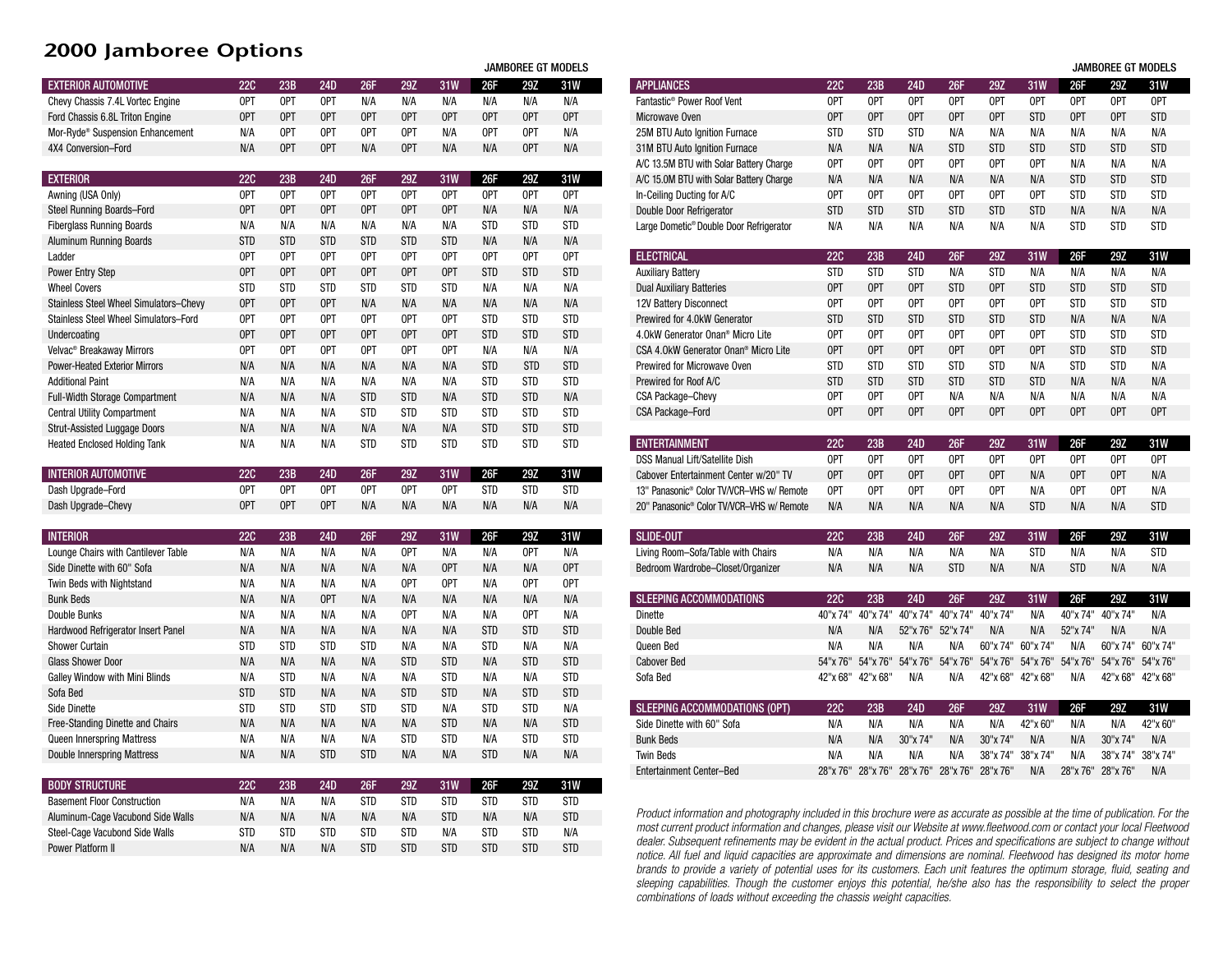## **Mor-Ryde® Suspension**

*The optional Mor-Ryde Suspension Enhancement System guarantees a smooth and quiet ride in your Jamboree by reducing suspension vibration and absorbing the impact of road shock. Rubber shear springs increase axle and suspension movement to isolate and assimilate jarring road activity, resulting in undisturbed contact between the road and your Jamboree.*





*Drawing is for illustrative purpose only to highlight aspects of motor home construction. Actual motor home design depends on model and is subject to change.*



### **2000 Jamboree Specifications**

|                                              |                    |                    |                    |            |            | JAMBOREE GT MODELS |         |                                                                                  |         |  |  |
|----------------------------------------------|--------------------|--------------------|--------------------|------------|------------|--------------------|---------|----------------------------------------------------------------------------------|---------|--|--|
| <b>ENGINES AVAILABLE</b>                     | <b>22C</b>         | 23B                | 24D                | <b>26F</b> | 29Z        | <b>31W</b>         | 26F     | 29Z                                                                              | 31W     |  |  |
| Ford                                         |                    |                    |                    |            |            |                    |         | 6.8L/V10 6.8L/V10 6.8L/V10 6.8L/V10 6.8L/V10 6.8L/V10 6.8L/V10 6.8L/V10 6.8L/V10 |         |  |  |
| <b>Ford Wheel Base</b>                       | 138"               | 158"               | 158"               | 176"       | 198"       | 214"               | 176"    | 198"                                                                             | 214"    |  |  |
| Chevy                                        | 7.4L               | 7.4L               | 7.4L               | N/A        | N/A        | N/A                | N/A     | N/A                                                                              | N/A     |  |  |
| <b>Chevy Wheel Base</b>                      | 139"               | 159"               | 159"               | N/A        | N/A        | N/A                | N/A     | N/A                                                                              | N/A     |  |  |
| Ford 4X4 Conversion                          | N/A                | 6.8L/V10 6.8L/V10  |                    | N/A        | 6.8L/V10   | N/A                | N/A     | 6.8L/V10                                                                         | N/A     |  |  |
| <b>GVWR/GAWR RATING</b>                      | <b>22C</b>         | 23B                | <b>24D</b>         | <b>26F</b> | 29Z        | <b>31W</b>         | 26F     | 29Z                                                                              | 31W     |  |  |
| Ford - GVWR (1)                              | 10,700             | 11,500             | 11,500             | 14,050     | 14,050     | 14,050             | 14,050  | 14,050                                                                           | 14,050  |  |  |
| Chevy $-$ GVWR $(1)$                         | 11,500             | 12,300             | 12,300             | N/A        | N/A        | N/A                | N/A     | N/A                                                                              | N/A     |  |  |
| Ford - Front GAWR (2)                        | 3,700              | 4,600              | 4,600              | 4,600      | 4,600      | 4,600              | 4,600   | 4,600                                                                            | 4,600   |  |  |
| Ford - Rear GAWR (2)                         | 7,500              | 7,810              | 7,810              | 9,450      | 9,450      | 9,450              | 9,450   | 9,450                                                                            | 9,450   |  |  |
| Chevy - Front GAWR (2)                       | 4,300              | 4,300              | 4,300              | N/A        | N/A        | N/A                | N/A     | N/A                                                                              | N/A     |  |  |
| Chevy - Rear GAWR (2)                        | 8,600              | 8,600              | 8,600              | N/A        | N/A        | N/A                | N/A     | N/A                                                                              | N/A     |  |  |
| <b>GCWR RATING</b>                           | <b>22C</b>         | 23B                | 24D                | <b>26F</b> | <b>29Z</b> | <b>31W</b>         | 26F     | <b>29Z</b>                                                                       | 31W     |  |  |
| Ford 6.8L with 4.63 Differential $-$ E40 (3) | N/A                | N/A                | N/A                | 17,550     | 17,550     | 17,550             | 17,550  | 17,550                                                                           | 17,550  |  |  |
| Ford 6.8L with 4.10 Differential $-$ E30 (3) | 14,200             | 15,000             | 15,000             | N/A        | N/A        | N/A                | N/A     | N/A                                                                              | N/A     |  |  |
| Chevy 7.4L with Differential (3)             | 15,800             | 15,800             | 15,800             | N/A        | N/A        | N/A                | N/A     | N/A                                                                              | N/A     |  |  |
| UNIT DIMENSIONS                              | <b>22C</b>         | 23B                | <b>24D</b>         | <b>26F</b> | 29Z        | <b>31W</b>         | 26F     | 29Z                                                                              | 31W     |  |  |
| Overall Length-Ford (4)                      | 22' 6"             | 23' 11"            | 24' 11"            | 26' 11"    | 29' 11"    | 31'3''             | 26' 11" | 29' 11"                                                                          | 31'3''  |  |  |
| Overall Length-Chevy (4)                     | 22' 11"            | 24' 4"             | 25' 4"             | N/A        | N/A        | N/A                | N/A     | N/A                                                                              | N/A     |  |  |
| Overall Height with A/C                      | 10' 7"             | 10' 7"             | 10'7''             | 11' 4''    | 11' 4''    | 11' 4''            | 11' 4'' | 11' 4''                                                                          | 11' 4'' |  |  |
| Overall Width (maximum)                      | 99"                | 99"                | 99"                | 99"        | 99"        | 99"                | 99"     | 99"                                                                              | 99"     |  |  |
| Interior Height (maximum)                    | 79"                | 79"                | 79"                | 79"        | 79"        | 79"                | 79"     | 79"                                                                              | 79"     |  |  |
| Interior Width (maximum)                     | 96"                | 96"                | 96"                | 96"        | 96"        | 96"                | 96"     | 96"                                                                              | 96"     |  |  |
| <b>BASEMENT CAPACITY (CU.FT.)</b>            | <b>22C</b>         | 23B                | <b>24D</b>         | <b>26F</b> | 29Z        | <b>31W</b>         | 26F     | 29Z                                                                              | 31W     |  |  |
| <b>Exterior Storage Est.</b>                 | N/A <sup>(5)</sup> | N/A <sup>(5)</sup> | N/A <sup>(5)</sup> | 48         | 79         | 61                 | 48      | 79                                                                               | 61      |  |  |
| LIQUID CAPACITIES (GALLONS/LITERS)           | <b>22C</b>         | 23B                | <b>24D</b>         | 26F        | 29Z        | <b>31W</b>         | 26F     | <b>29Z</b>                                                                       | 31W     |  |  |
| Fresh Water                                  | 30/114             | 35/132             | 30/114             | 30/114     | 40/151     | 40/151             | 30/114  | 40/151                                                                           | 40/151  |  |  |
| Grey-Water Holding                           | 30/114             | 36/136             | 36/136             | 35/132     | 32/121     | 35/132             | 35/132  | 32/121                                                                           | 35/132  |  |  |
| Body-Waste Holding                           | 25/95              | 35/132             | 35/132             | 33/125     | 35/132     | 35/132             | 33/125  | 35/132                                                                           | 35/132  |  |  |
| Appliance LPG Tank (wc/see note)             | 14/53              | 14/53              | 14/53              | 14/53      | 14/53      | 14/53              | 14/53   | 14/53                                                                            | 14/53   |  |  |
| Fuel Tank (Ford)                             | 35/132             | 55/208             | 55/208             | 55/208     | 55/208     | 55/208             | 55/208  | 55/208                                                                           | 55/208  |  |  |
| Fuel Tank (Chevy)                            | 35/132             | 55/208             | 55/208             | N/A        | N/A        | N/A                | N/A     | N/A                                                                              | N/A     |  |  |
|                                              |                    |                    |                    |            |            |                    |         |                                                                                  |         |  |  |

*Note: Tank manufacturer's listed water capacity (wc). Actual filled LP capacity is 80% of listing due to safety shutoff required on tank.*

- *1. GVWR (Gross Vehicle Weight Rating): Means the maximum permissible weight of this motor home. The GVWR is equal to or greater than the sum of the unloaded vehicle weight plus the net carrying capacity.*
- *2. GAWR (Gross Axle Weight Rating): Means the maximum permissible loaded weight a specific axle is designed to carry.*
- *3. GCWR (Gross Combination Weight Rating): Means the value specified by the motor home manufacturer as the maximum allowable loaded weight of this motor home with its towed trailer or towed vehicle. Towing and braking capacities may differ. Refer to Fleetwood and chassis manufacturer manuals for complete information.*
- *4. Overall lengths taken from front bumper to rear bumper.*
- *5. Information not available at time of publication.*